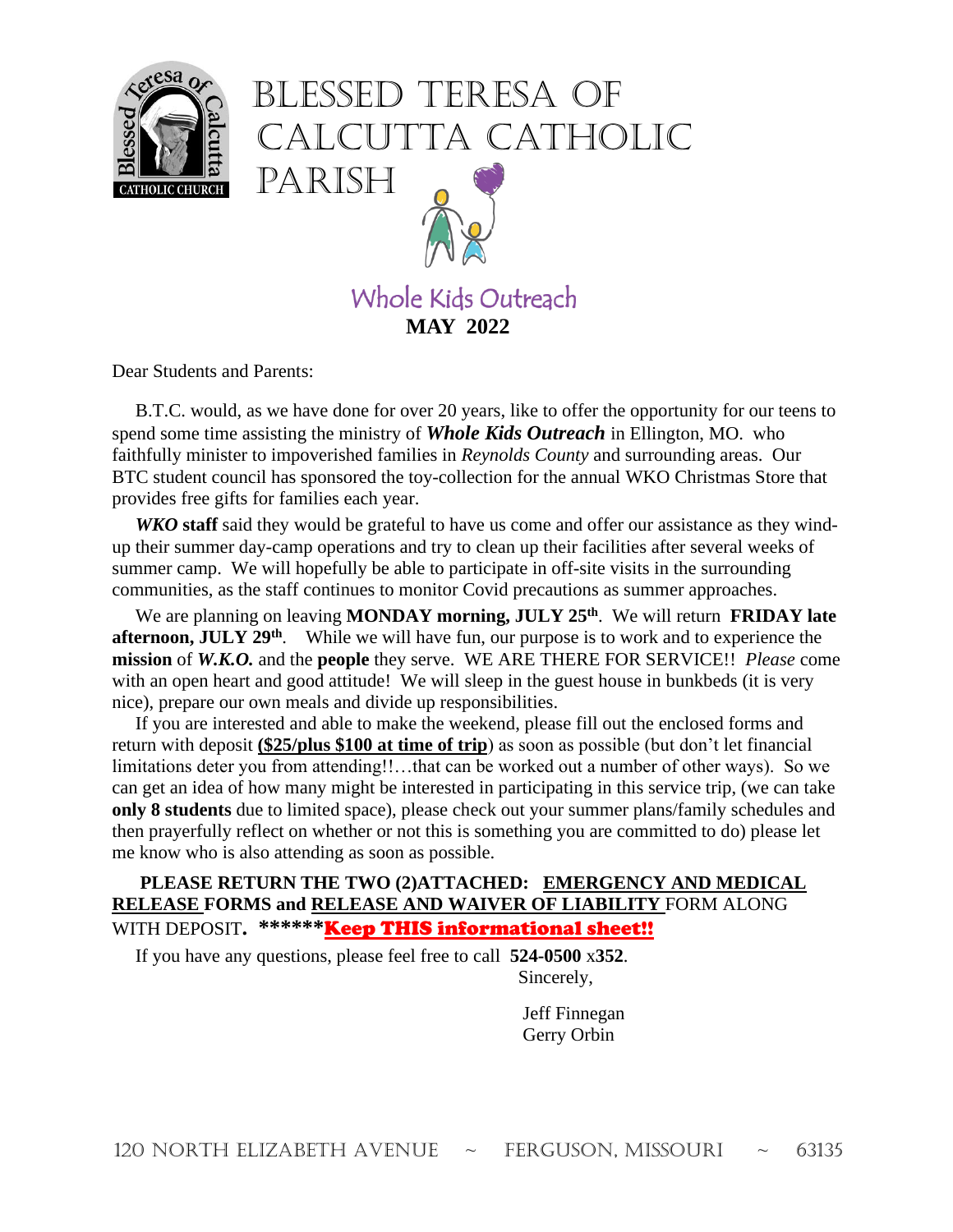## 2022 **W.K.O. SERVICE WEEK**

## **EMERGENCY RELEASE FORM**

**I give my daughter/son \_\_\_\_\_\_\_\_\_\_\_\_\_\_\_\_\_\_\_\_\_\_\_\_\_\_\_\_\_\_\_\_\_\_\_\_\_\_\_\_ permission to participate in the** *Whole Kids Outreach Program* **with Blessed Teresa's Youth.**

**We will travel by rental van for off-site activities driven by youth minister and parent. We will meet at BTC on Monday morning, JULY 25 th and will finish Friday evening, JULY 29 TH. To cover the cost of the van and food and building/repair supplies we are asking \$25 deposit and \$100 by the service date** (*or all \$125 can be paid at time of Registration*.) **\*\*\*** *Scholarship/assistance is available if needed upon request***.**

I understand that this event will take place away from Church and that my child will be under the supervision of **Jeff Finnegan and Gerry Orbin.** As parent(s) or legal guardian, I am fully responsible for any legal responsibility that may result from any personal actions taken by my child.

I realize that every effort will be made to contact me in an emergency situation involving by child. In the event I cannot be contacted, I hereby authorize any *Blessed Teresa of Calcutta Adult Supervisors* and/or *Jeff Finnegan* to seek and authorize emergency and/or life saving measures, including, but not limited to the following:

 Any emergency x-ray examinations, anesthesia, medical or surgical diagnosis or treatment, and hospital care to be rendered to the minor under the general or special supervision and on the advice of *any physician or surgeon licensed to practice in the jurisdiction in which such treatment is sought.*  I/We also consent to emergency x-ray examinations, anesthesia, dental or surgical diagnosis or treatment and hospital care to be rendered to the minor by *any dentist licensed to practice in the jurisdiction in which such treatment is sought. Parents will be billed for costs relating to medical treatment incurred.* 

#### **I/WE HAVE READ AND UNDERSTAND THE FOREGOING RELEASE. I/WE SIGN THIS FORM VOLUNTARILY AND WITH FULL KNOWLEDGE OF THIS SIGNIFICANCE.**

\_\_\_\_\_\_\_\_\_\_\_\_\_\_\_\_\_\_\_\_\_\_\_\_\_\_\_\_\_\_\_\_\_\_\_\_\_\_\_\_\_\_\_\_\_\_\_\_\_\_\_\_\_\_\_\_\_\_\_\_\_\_\_\_\_\_\_\_\_\_\_\_\_

**Signed**\_\_\_\_\_\_\_\_\_\_\_\_\_\_\_\_\_\_\_\_\_\_\_\_\_\_\_\_\_\_\_\_\_\_\_\_\_\_\_\_\_\_\_\_\_\_\_\_\_\_\_\_\_\_\_\_\_\_\_\_\_\_\_\_\_\_\_\_\_\_\_\_\_

 **Parent/guardian**

E-mail address

| Name:                                                                                                                                                                                                                               | <b>Emergency Phone numbers:</b> |  |
|-------------------------------------------------------------------------------------------------------------------------------------------------------------------------------------------------------------------------------------|---------------------------------|--|
|                                                                                                                                                                                                                                     |                                 |  |
|                                                                                                                                                                                                                                     |                                 |  |
| <b>Cell</b> contract the contract of the contract of the contract of the contract of the contract of the contract of the contract of the contract of the contract of the contract of the contract of the contract of the contract o |                                 |  |
|                                                                                                                                                                                                                                     |                                 |  |